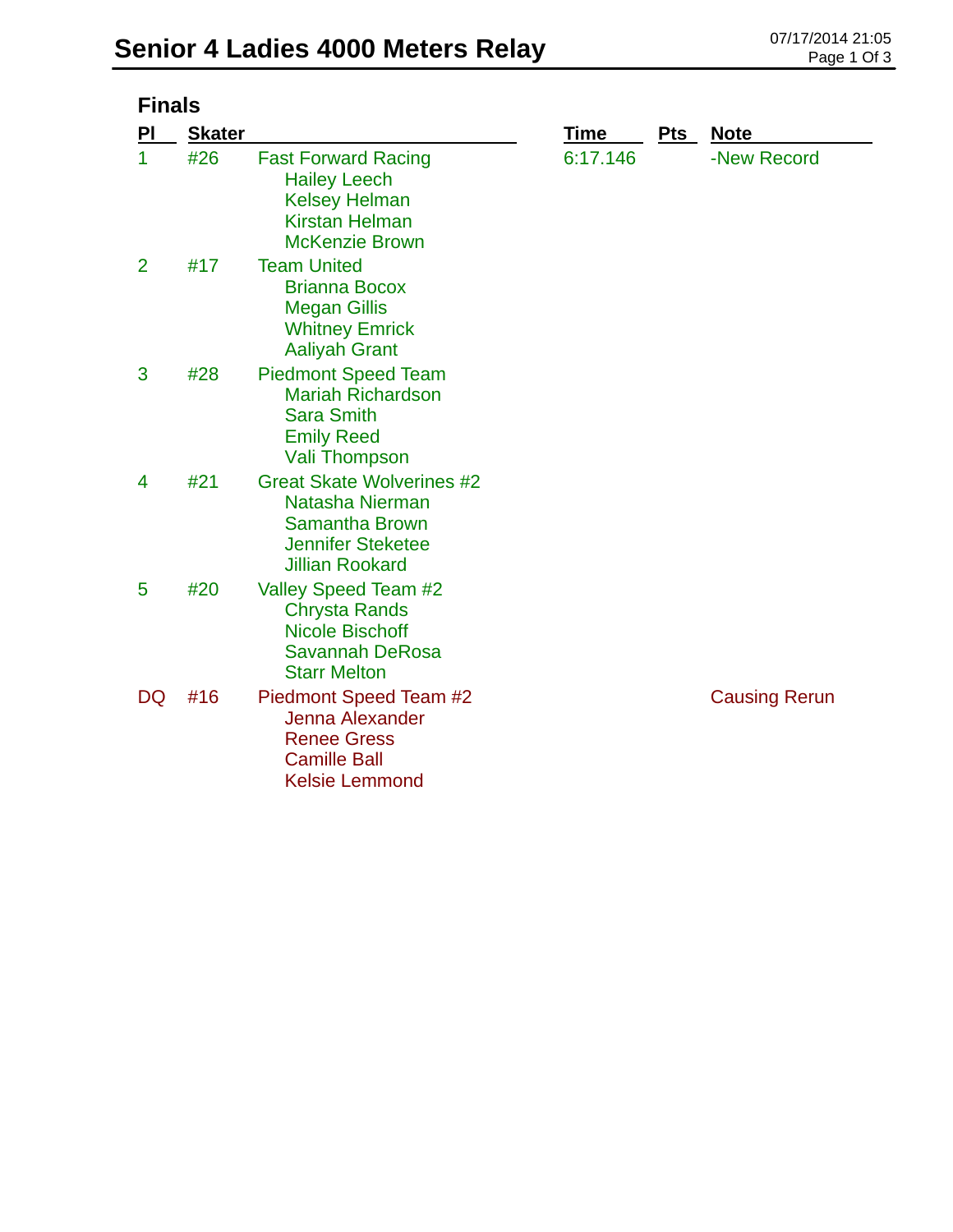## Senior 4 Ladies 4000 Meters Relay **CENTER 1988 21:05** Page 2 Of 3

|                | Heat #1       |                                                                                                                          |             |     |                |  |  |
|----------------|---------------|--------------------------------------------------------------------------------------------------------------------------|-------------|-----|----------------|--|--|
| PI             | <b>Skater</b> |                                                                                                                          | <b>Time</b> | Pts | <b>Note</b>    |  |  |
| 1              | #17           | <b>Team United</b><br><b>Brianna Bocox</b><br><b>Megan Gillis</b><br><b>Whitney Emrick</b><br><b>Aaliyah Grant</b>       | no time     |     | E <sub>1</sub> |  |  |
| $\overline{2}$ | #16           | Piedmont Speed Team #2<br>Jenna Alexander<br><b>Renee Gress</b><br><b>Camille Ball</b><br><b>Kelsie Lemmond</b>          |             |     | H <sub>2</sub> |  |  |
| 3              | #20           | Valley Speed Team #2<br><b>Chrysta Rands</b><br><b>Nicole Bischoff</b><br><b>Savannah DeRosa</b><br><b>Starr Melton</b>  |             |     | <b>B2</b>      |  |  |
| 4              | #19           | <b>Team Florida</b><br><b>Franchesca Bell</b><br><b>Marquita Jones</b><br><b>Coral Bryan</b><br><b>Courtney Anderson</b> |             |     | C <sub>1</sub> |  |  |
| 5              | #15           | Ohana Racing #4<br><b>Adriana Traube</b><br><b>Cassandra Zettlemoyr</b><br><b>Brittany Mood</b><br><b>Shawna Schroy</b>  |             |     | <b>B4</b>      |  |  |
|                |               | <b>DFW Speed #2</b>                                                                                                      |             |     | <del>D2</del>  |  |  |
|                |               | <b>Lyzeth Avila</b><br><b>Samantha Fortner</b><br><b>Sarah Harris</b><br>Yesenia Rhine                                   |             |     |                |  |  |
|                | #18           | <del>Team Florida #3</del><br><b>Katana Grau</b><br><b>Marquita Jones</b><br><b>Ryan Webber</b><br><b>Shelby Deramus</b> |             |     | မေ             |  |  |
|                |               | <b>Pattison's Team Extreme</b><br>Anna Lapella<br>Lani Nacol<br><b>Bethany Sweers</b><br>Misha Averill                   |             |     |                |  |  |
|                |               | Auburn Speed Team #3<br><b>Brandie Morast</b><br>Sadie Kerslake<br><b>Kailee Thomas</b><br><b>Chantel Boehme</b>         |             |     | <del>A3</del>  |  |  |